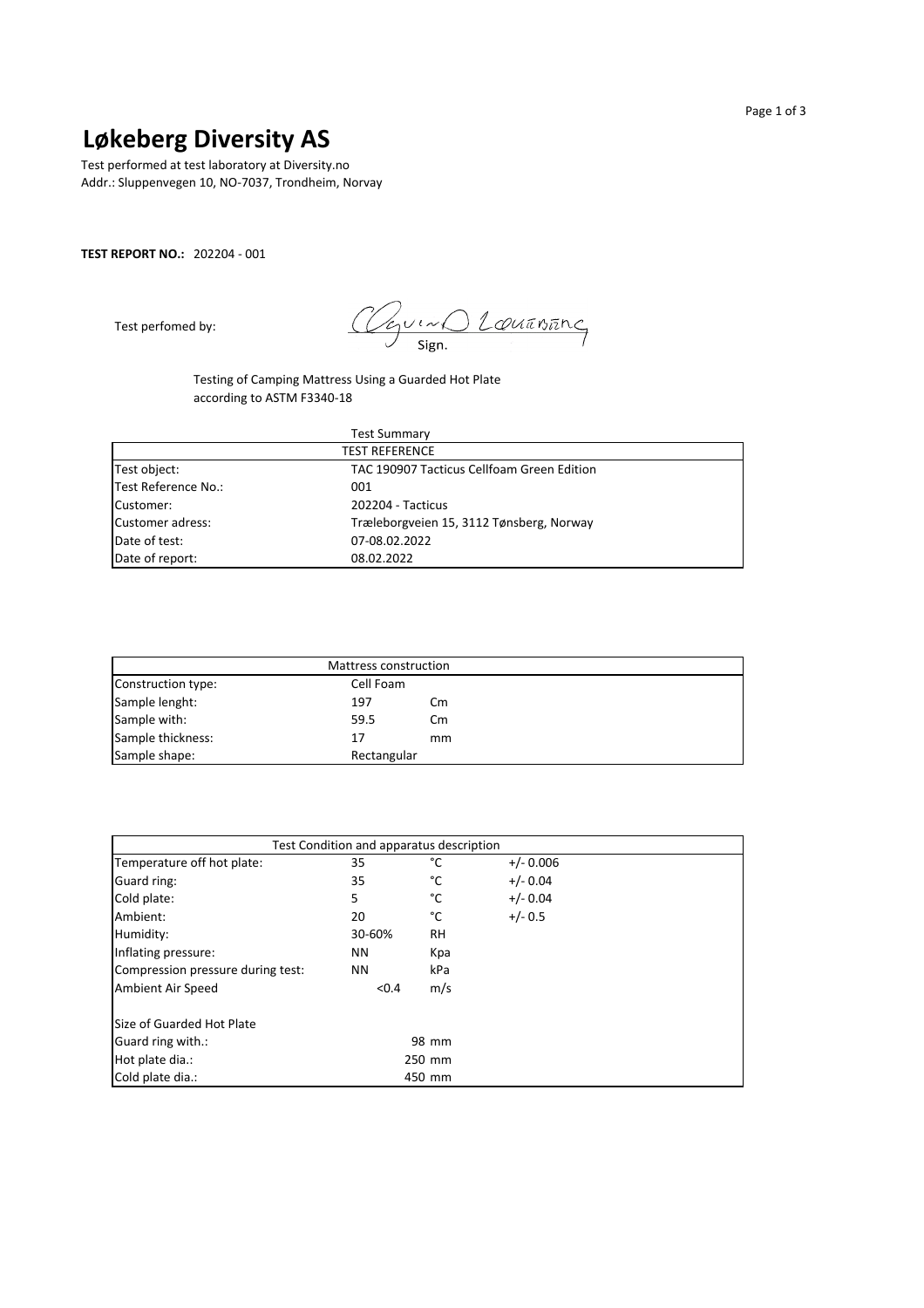# Løkeberg Diversity AS

Addr.: Sluppenvegen 10, NO-7037, Trondheim, Norvay Test performed at test laboratory at Diversity.no

### Number of specimen tested: 3

| easurement Rct <sup>(i)</sup> (K m <sup>2</sup> /W)<br>Specimen# |                                          |       |       | Standar                                             | Coefficient      |          |
|------------------------------------------------------------------|------------------------------------------|-------|-------|-----------------------------------------------------|------------------|----------|
|                                                                  |                                          |       |       | Spesimen j Rct <sup>(j)</sup> (K m <sup>2</sup> /W) | <b>Deviation</b> | Variance |
|                                                                  | $i=1$                                    | $i=2$ | $i=3$ |                                                     |                  |          |
| ┸                                                                | 0.44                                     | 0.438 | 0.443 | 0.4405                                              | 0.004            | 0.008    |
| 2                                                                | 0.437                                    | 0.435 | 0.436 | 0.4360                                              | 0.001            | 0.002    |
| 3                                                                | 0.433                                    | 0.427 | 0.431 | 0.4303                                              | 0.003            | 0.007    |
| Average of all cell                                              |                                          |       |       | 0.4356                                              |                  |          |
|                                                                  | Sample RSI-value ( $K m2/W$ )            |       |       | 0.4356                                              | 0.005            | 0.011    |
|                                                                  | Sample R-value (F ft <sup>2</sup> h/Btu) |       |       | 2.47                                                | 0.027            | 0.011    |

#### DIVERSITY APPARATUS, GUARDED HOT PLATE DETERMINATION OF SAMPLE THICKNESS LIMIT



| Departue from the standard procedures |  |  |  |  |  |  |
|---------------------------------------|--|--|--|--|--|--|
|                                       |  |  |  |  |  |  |
|                                       |  |  |  |  |  |  |
|                                       |  |  |  |  |  |  |
|                                       |  |  |  |  |  |  |
|                                       |  |  |  |  |  |  |
|                                       |  |  |  |  |  |  |
|                                       |  |  |  |  |  |  |

*The test report shall not be reproduced expect in full, without written approval by the laboratory*